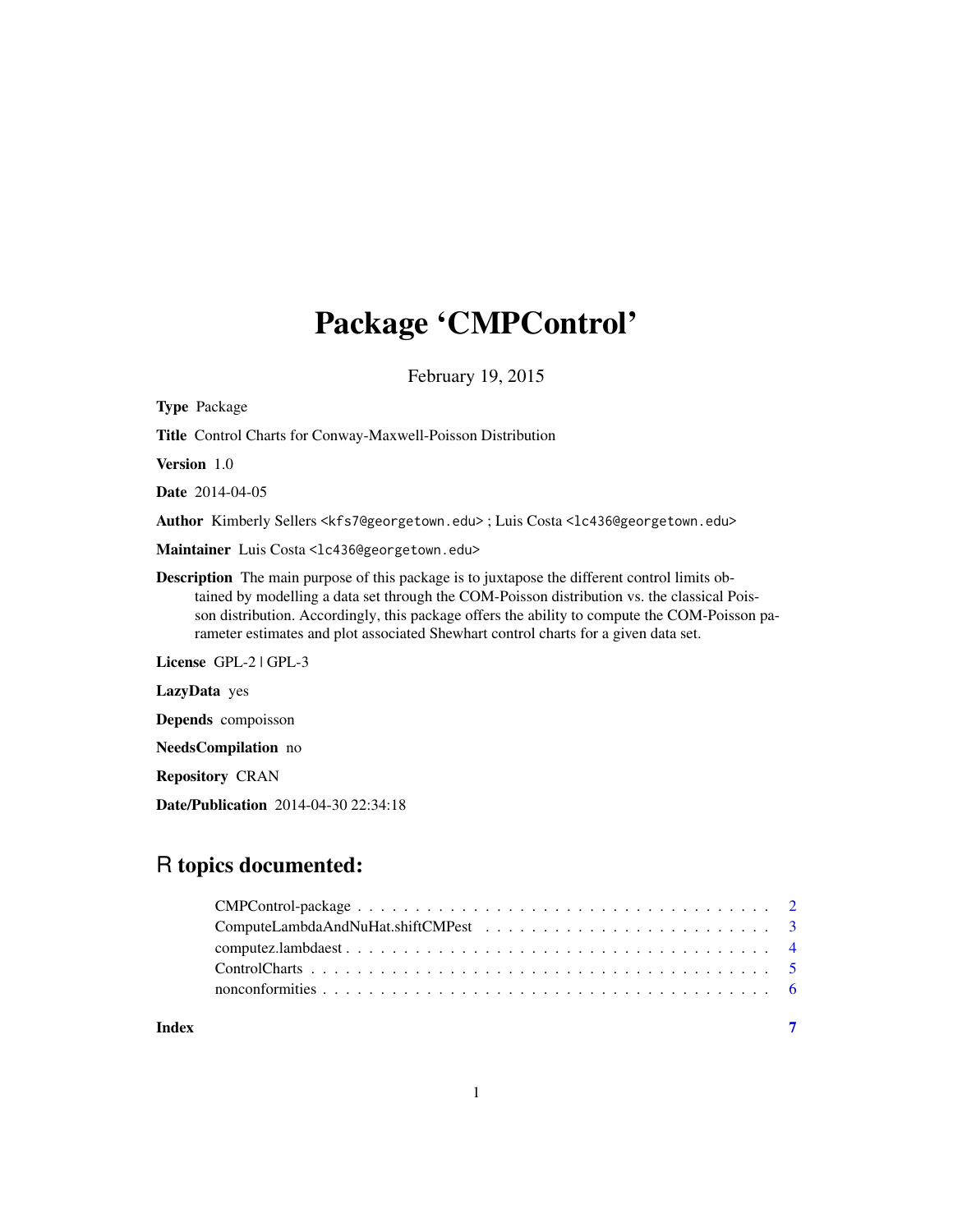<span id="page-1-0"></span>

### Description

The main purpose of this package is to juxtapose the different control limits obtained by modelling a data set through the COM-Poisson distribution vs. the classical Poisson distribution. Accordingly, this package offers the ability to compute the COM-Poisson parameter estimates and plot associated Shewhart and true probability bounds for a given data set.

# Details

|          | Package: CMPControl       |
|----------|---------------------------|
| Type:    | Package                   |
| Version: | 1.0                       |
| Date:    | 2014-04-05                |
| License: | What license is it under? |

For a given data set, the user can use the ControlCharts function to overlay any combination of the 3-sigma Shewhart CMP control chart, 3-sigma Shewhart classical Poisson control chart (c-chart), and the true CMP probability limits. The function also returns a list with relevant values relating to the control charts.

#### Author(s)

Kimberly Sellers, Luis Costa

Maintainer: Luis Costa <lc436@georgetown.edu>

# References

Sellers, Kimberly F. "A Generalized Statistical Control Chart for Over- or Under-Dispersed Data." Quality and Reliability Engineering International 2012. ; 28:59-65.

Saghir, A., Lin, Z., Abbasi, S. A., Ahmad, S. "The Use of Probability Limits of COM-Poisson Charts and their Applications." Quality and Reliability Engineering International 2013 ; 29:759- 770.

Montgomery, Douglas C. "Introduction to Statistical Quality Control" (4th Ed). Wiley: New York, 2001.

# Examples

ControlCharts(nonconformities,"Sample Number", "Number of nonconformities")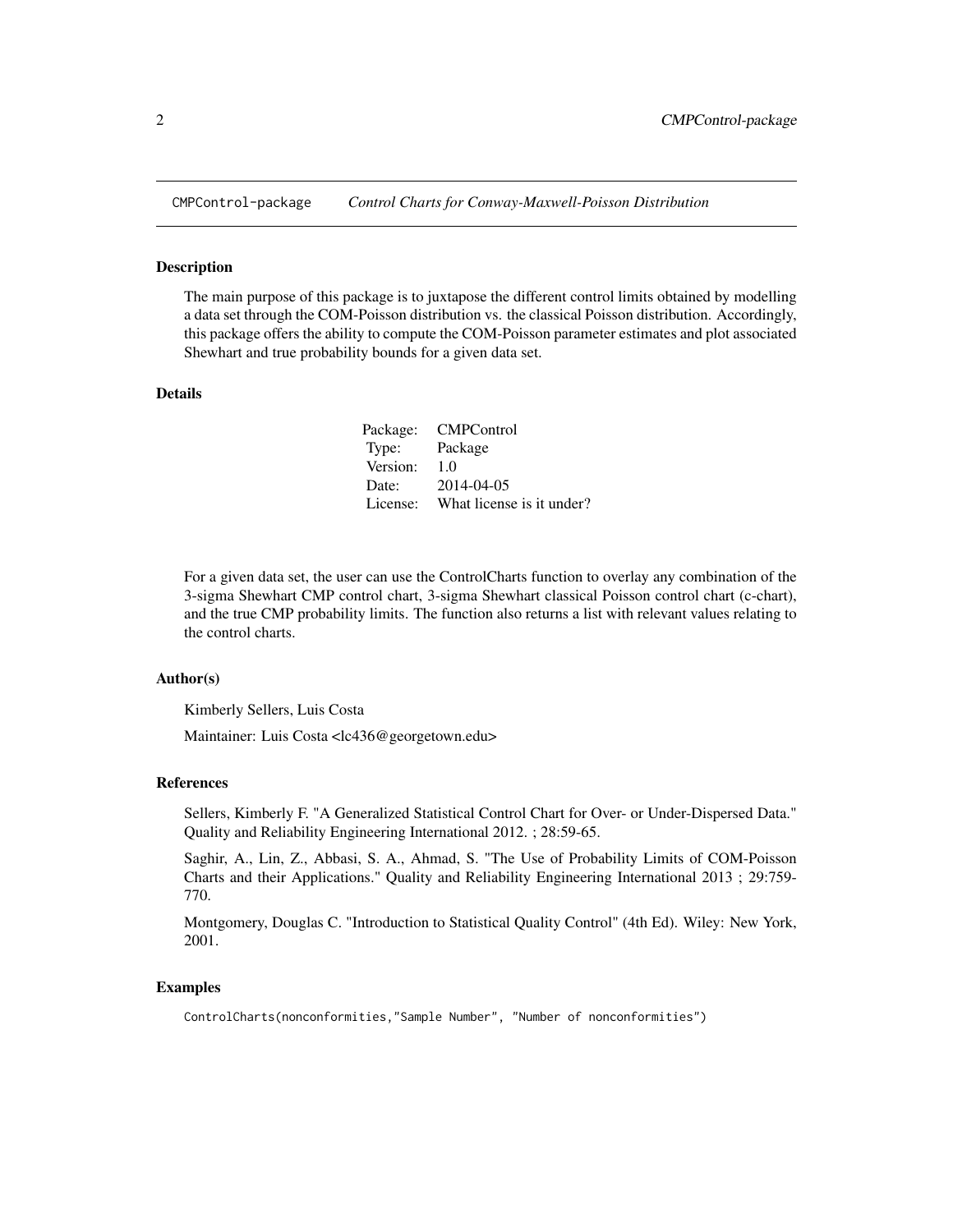<span id="page-2-0"></span>ComputeLambdaAndNuHat.shiftCMPest

*Compute Lambda and Nu Hat for a given data set*

# Description

Computes the COM-Poisson lambda and nu parameter estimates for a given data set.

### Usage

```
ComputeLambdaAndNuHat.shiftCMPest(y,lambdainit=mean(y)-min(y),nuinit=1,a=min(y),max=100)
```
# Arguments

| У          | The data set in question, as a vector                            |
|------------|------------------------------------------------------------------|
| lambdainit | Initial value for Lambda                                         |
| nuinit     | Initial value for Nu                                             |
| a          | The location shift constant                                      |
| max        | Maximum number of iterations to run for truncating infinite sums |

# Details

Uses the built-in nlminb function (constrained optimization) to maximize the COM-Poisson loglikelihood function for a given data set and therefore compute the maximum likelihood estimators Lambda and Nu for said data set.

# Value

Returns the maximum likelihood estimates for lambda and nu using constrained optimization through nlminb.

### Author(s)

Kimberly Sellers

# References

Sellers, Kimberly F. "A Generalized Statistical Control Chart for Over- or Under-Dispersed Data." Quality and Reliability Engineering International 2012. ; 28:59-65.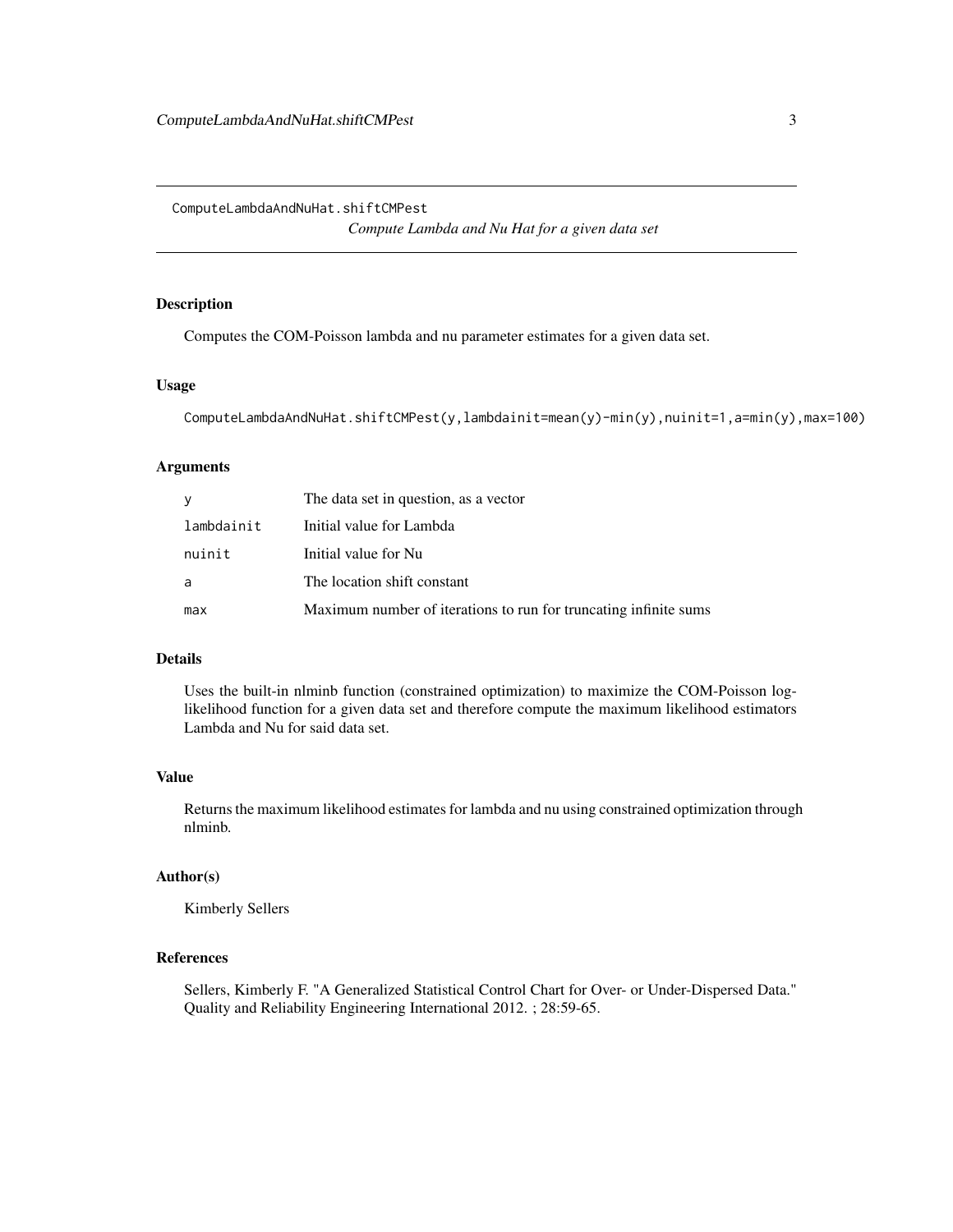<span id="page-3-0"></span>computez.lambdaest *Compute the normalizing constant Z*

# Description

Computes the normalizing constant Z in the COM-Poisson model for the given parameters of lambda and nu.

# Usage

computez.lambdaest(lambda, nu, max)

# Arguments

| lambda | Lambda value in the COM-Poisson distribution                     |
|--------|------------------------------------------------------------------|
| nu     | Nu value in the COM-Poisson distribution                         |
| max    | Maximum number of iterations to run for truncating infinite sums |

# Details

Computez.lambdaest estimates the COM-Poisson normalizing constant.

# Value

After the specified number of iterations, the function returns the normalizing constant Z as a real number.

# Author(s)

Kimberly Sellers

## References

Sellers, Kimberly F. "A Generalized Statistical Control Chart for Over- or Under-Dispersed Data." Quality and Reliability Engineering International 2012. ; 28:59-65.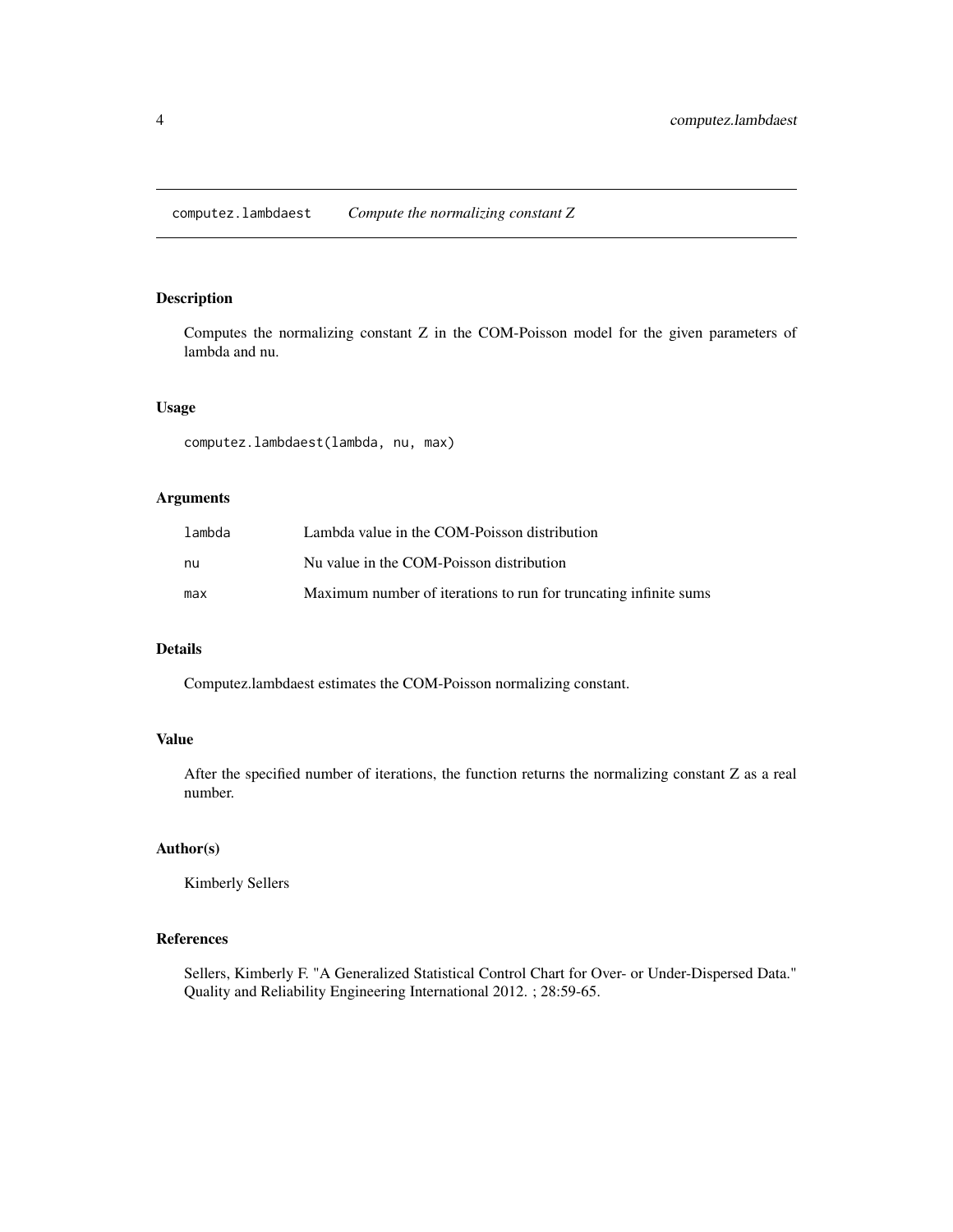<span id="page-4-0"></span>

#### Description

Computes the COM-Poisson parameters (lambda and nu) for a given data set and plots any combination of the 3-sigma COM-Poisson Shewhart control chart, the 3-sigma classical Poisson Shewhart control chart, and the data set's true COM-Poisson probability limits.

### Usage

ControlCharts(data, xlabel, ylabel, CMP=TRUE, P=TRUE, CMPProb=TRUE)

#### Arguments

| data       | The data set in question, as a vector                                                                                      |
|------------|----------------------------------------------------------------------------------------------------------------------------|
| xlabel     | The desired x-axis label, inputted in quotation marks                                                                      |
| vlabel     | The desired y-axis label, inputted in quotation marks                                                                      |
| <b>CMP</b> | Input CMP=TRUE to plot the 3-sigma COM-Poisson Shewhart control chart<br>and CMP=FALSE to not plot it. Defaults to TRUE.   |
| P          | Input P=TRUE to plot the 3-sigma classical Poisson Shewhart control chart and<br>P=FALSE to not plot it. Defaults to TRUE. |
| CMPProb    | Input P=TRUE to plot the true CMP probability limits and P=FALSE to not plot<br>them. Defaults to TRUE.                    |

### Details

This function depends on the compoisson package.

# Value

ControlCharts plots any combination of the 3-sigma COM-Poisson Shewhart control chart, the 3 sigma classical Poisson Shewhart control chart, and the data set's true COM-Poisson probability limits. By default, the code overlays the three control charts. However, users may omit one or more control charts by switching the Boolean value of the control charts they wish to omit to FALSE when running the code.

The code also returns a list containing the following values:

```
CMP Lambda Hat and Nu Hat
                CMP parameters Lambda and Nu for the given data
CMP Mean and Standard Deviation
                The CMP mean and standard deviation of the data
CMP Shewhart Upper and Lower Bounds
                3-Sigma upper and lower CMP bounds
Poisson Mean and Standard Deviation
                The classical Poisson mean and standard deviation of the data
```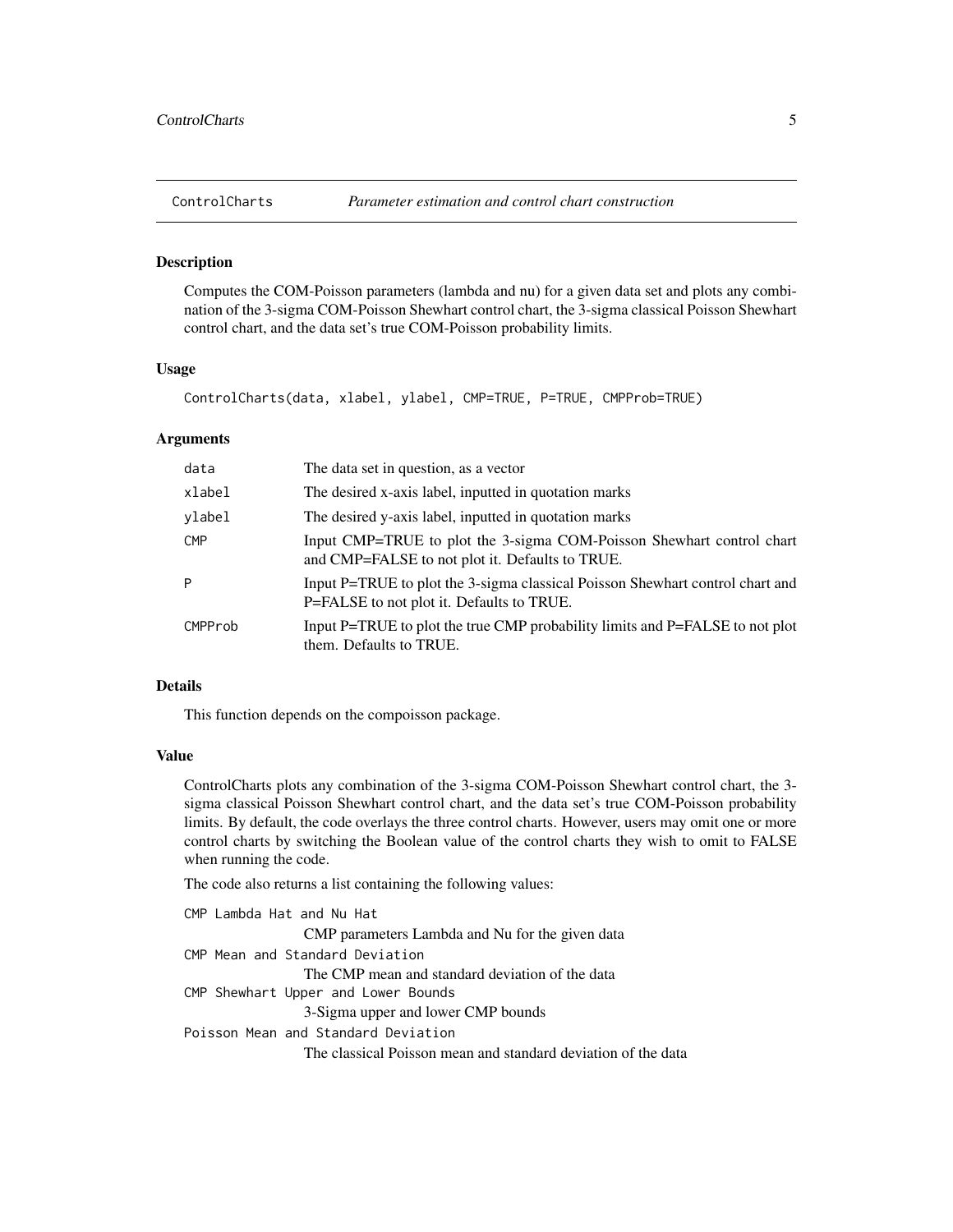<span id="page-5-0"></span>

| Poisson Shewhart Upper and Lower Bounds              |  |
|------------------------------------------------------|--|
| 3-Sigma upper and lower classical Poisson bounds     |  |
| Upper Out of Control Observations                    |  |
| Observations that lay above the upper control limits |  |
| Lower Out of Control Observations                    |  |
| Observations that lay below the lower control limits |  |
| CMP Probability Limits                               |  |
| Values of the true CMP probability limits            |  |

# Author(s)

Kimberly Sellers, Luis Costa

### References

Sellers, Kimberly F. "A Generalized Statistical Control Chart for Over- or Under-Dispersed Data." Quality and Reliability Engineering International 2012. ; 28:59-65.

Saghir, A., Lin, Z., Abbasi, S. A., Ahmad, S. "The Use of Probability Limits of COM-Poisson Charts and their Applications." Quality and Reliability Engineering International 2013 ; 29:759- 770.

nonconformities *Nonconformities in printed circuit boards*

# Description

The number of nonconformities observed in 26 successive samples of 100 printed circuit boards. A nonconforming item is a unit of product that does not satisfy one or more of the specifications for that product.

# Usage

nonconformities

#### Format

The format is: num [1:26] 21 24 16 12 15 5 28 20 31 25 ...

# Source

Montgomery, Douglas C. "Introduction to Statistical Quality Control" (4th Ed). Wiley: New York, 2001.Pages 330/331.

# Examples

ControlCharts(nonconformities,"Sample Number","Number of nonconformities")